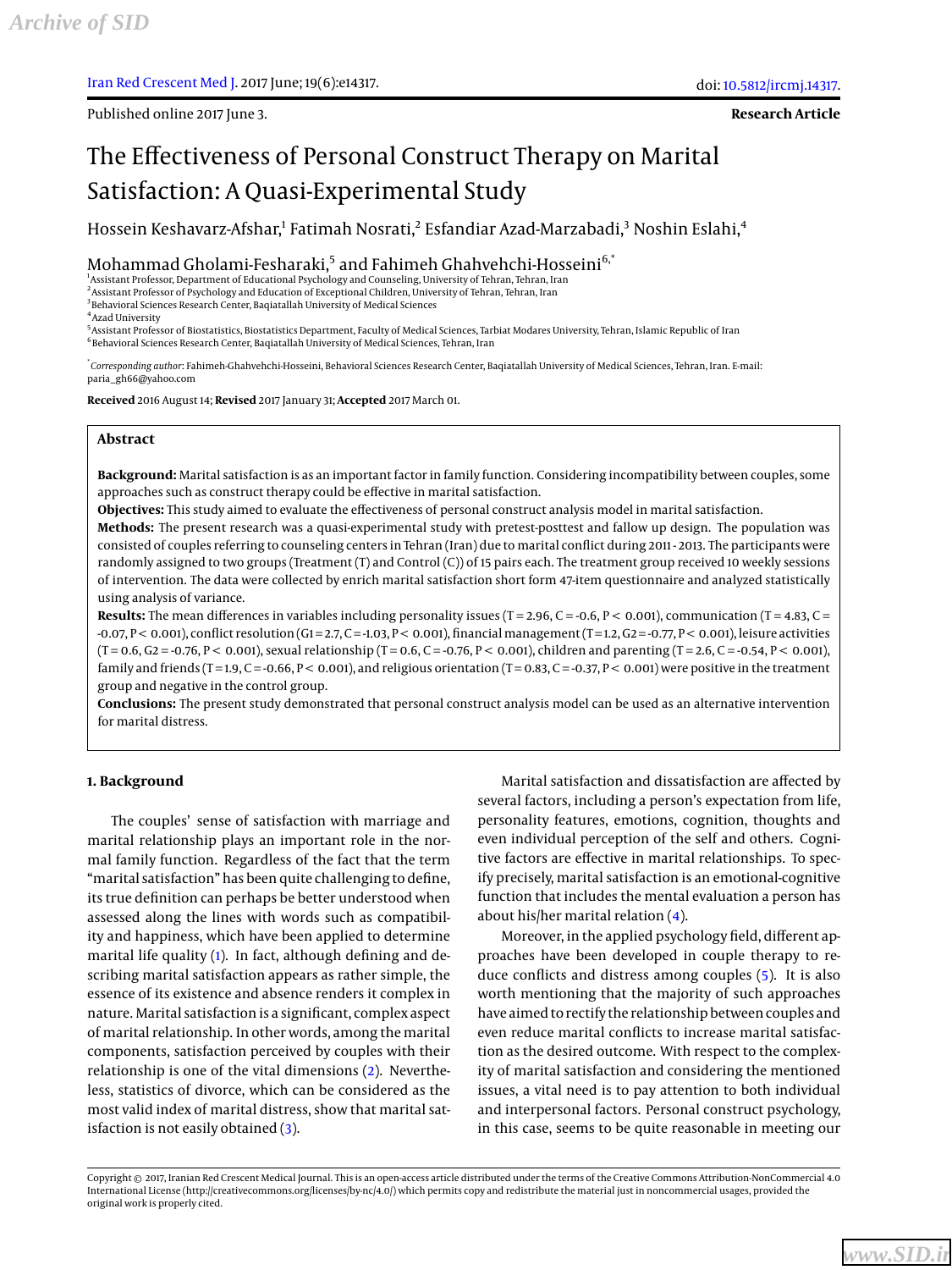need. The origin of this approach in psychology has been stated in the best form in Goerge Kely's theory [\(6\)](#page-5-5). From Kely's point of view, the most effective way to understand human behavior is to consider one as a scientist. Based on his assumption, he was able to utilize this insight as a guide in treatment tasks, which in turn paved the way for his theory to be included as a subset of constructivism theories [\(7\)](#page-5-6).

According to the personal construct theory, human beings intend to create meaning in their lives through experiments and even by refining their theories. Additionally, they tend to constantly search for different approaches in predicting future events  $(8)$ . The need for anticipation is fundamental and shows itself in every aspect of human behavior. Indeed, it may prove to be rather difficult to ponder upon an action that, at the very least, does not relate to an implicit anticipation about how a fact is organized. Since a great part of human life is associated with social interaction, this desire to anticipate has a special importance in interpersonal events. Therefore, as evident as it may seem, almost all social interactions require a hypothesis to be made along with anticipation [\(7\)](#page-5-6).

Kelly  $(9)$  used the personal construct concept through which these anticipations are made. Construct is a concept that one applies to categorize events and design a set of behaviors.

In personal constructs psychology, a human's perception of the world is contingent upon individual and complex systems, mainly since humans interpret their experi-ences [\(10\)](#page-6-0). Granted that these interpretations and meanings are more or less unique (individuality), they are in part akin to those of other individuals, as well (commonality) [\(9\)](#page-5-8). In this regard, not only do people create their interpretations of the world and behave accordingly, but they also make hypotheses about other individual's interpretations. Every single person who interprets another's interpretation process can thus play a role in that person's social process.

To make social relationships, including marital relations, people ought to make constructs about the others' constructs (interpret others' interpretation, read others' thought) to be able to understand the others' behaviors and thoughts. Kelly did not require that people interpret the same event in an identical way, but he said that they must interpret others' views well [\(11\)](#page-6-1).

Up until now, personal construct psychology has been used in the areas of anger treatment [\(12\)](#page-6-2), stress disorder after harm [\(13\)](#page-6-3), children's problems [\(14\)](#page-6-4), substance abuse [\(15\)](#page-6-5), schizophrenia [\(16\)](#page-6-6), and problems of intimate interpersonal relations [\(17\)](#page-6-7). More importantly, attempts have been made by researchers such as Procter [\(18\)](#page-6-8) in order to develop a family therapy model in accordance with personal

construct psychology. By taking the mentioned issues into account, this research delves deep in finding the impact that a personal construct therapy may have on marital satisfaction.

# **2. Methods**

The present study was a quasi-experimental research that included two specific groups. A pretest was performed on both groups one week before starting the couple therapy intervention. The posttest was administered at the last session. A follow-up test was additionally taken from both groups 3 months after the end of the intervention program. The statistical population of the present research included all candidate couples referring to one of the counseling centers of 5<sup>th</sup> district, Tehran, Iran.

Sample size was calculated as 28 for each group according to Cohen effect size ( $\alpha$  = 0.05,  $\beta$  = 0.1, effect size = 0.80). Considering 20% attrition rate, 30 subjects were designated for each group.

Couples taking part in this study were selected among people who read newspaper announcement or referred by doctors. The announcement was published in the board section of a local newspaper: "Married couples are needed: couples who have problems in their marriage are welcome to a research at (location). Those who were interested in were asked to call the clinic for more details. People who called were explained that the study is to determine the effectiveness of a marital therapy and they may be assigned to a treatment group or to a waiting group for 10 weeks. The exclusion criteria were: presence of emotional or physical abuse, substance abuse problems, and primary sexual problems [\(Figure 1\)](#page-2-0). People who were interested in the participation in the research completed a demographic questionnaire and marital satisfaction scale (ENRICH) as pretest. Then, they were informed about their group of assignment. The Ethics Committee of Research and Technology vice chancellor of Baqiatallah University of Medical Sciences confirmed the study (No. 92141).

## *2.1. Randomization and Intervention*

Out of 47 candidate couples, 36 took part in the study. They were equally allocated to either treatment or waiting control groups using block randomization. 6 of the subjects dropped out from both the groups (3 from each group). After 10 sessions of intervention, the subjects in both groups were evaluated by posttest. A male and a female family counselor volunteered to serve as therapists in return for clinical supervision. They had previous experience in conducting couple therapy. Each therapist was provided with a copy of the personal construct psychology text, which was used as treatment manual (See [Table 1\)](#page-3-0).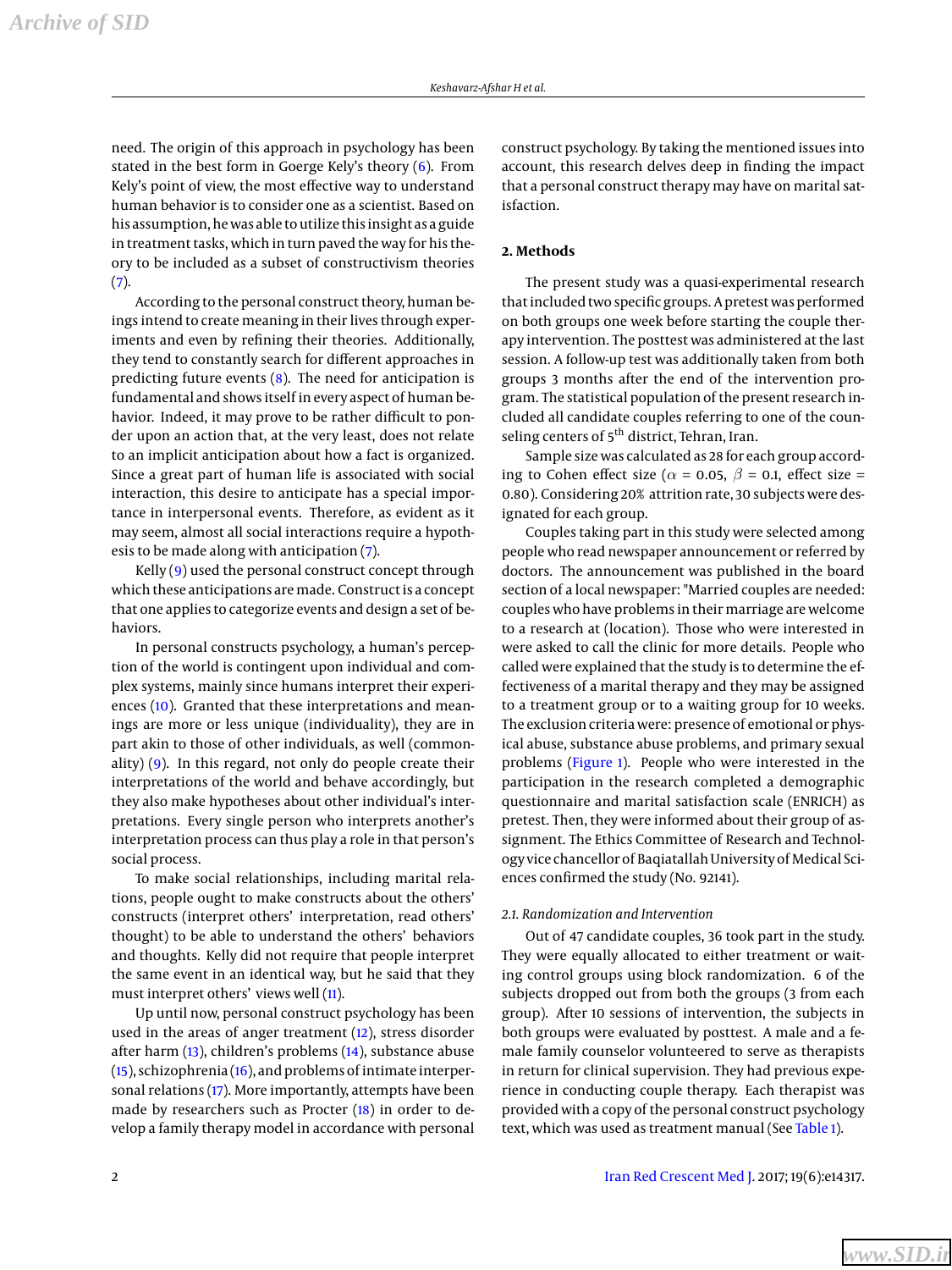<span id="page-2-0"></span>

**Figure 1.** Study Follow Diagram

## *2.2. Instrument*

The tool for data gathering was the 47-item short form of the ENRICH marital satisfaction scale as a standard questionnaire. Soleimanian [\(19\)](#page-6-9) have calculated and reported the internal correlation of the long form as 0.93 and the short form as 0.95. Mahdavian [\(20\)](#page-6-10) estimated the values of 0.93 for men and 0.94 for women by working on the test validity using Pierson's correlation coefficient and the retest method with an interval of 1 week. The coefficients for subscales of idealistic distortion, marital satisfaction, communication, conflict resolution, personality issues, leisure activities, financial management, sexual relationship, family and friends, children and parenting, religious orientation, and equalitarian roles in male and female groups were 0.72, 0.76, 0.76, 0.85, 0.81, 0.76, 0.63, 0.87, 0.69, 0.72, and 0.62, respectively. Alpha coefficient of the 48-item questionnaire in Mirkhashi's research was obtained as 0.92.

## *2.3. Statistical Analysis*

All statistical analyses were carried out in SPSS18 (SPSS Inc., Chicago IL). Continuous variables were expressed as mean  $\pm$  SD. The data were checked for normal or nonnormal distribution. Categorical variables were presented as frequency (percentage).

Normal distribution of numeric variables was assessed with Kolmogorov-Smirnov test.

In this study, ordinary and Bootstrap test, t test or Mann-Whitney U test, Paired Sample t test or Wilcoxon Signed Ranks Test, and ANCOVA and Chi square tests were applied to compare the two groups. A P value < 0.05 was considered to be significant.

# **3. Results**

In this study, the youngest couple was 22 years old and the eldest one was 45 years old. The average length of mar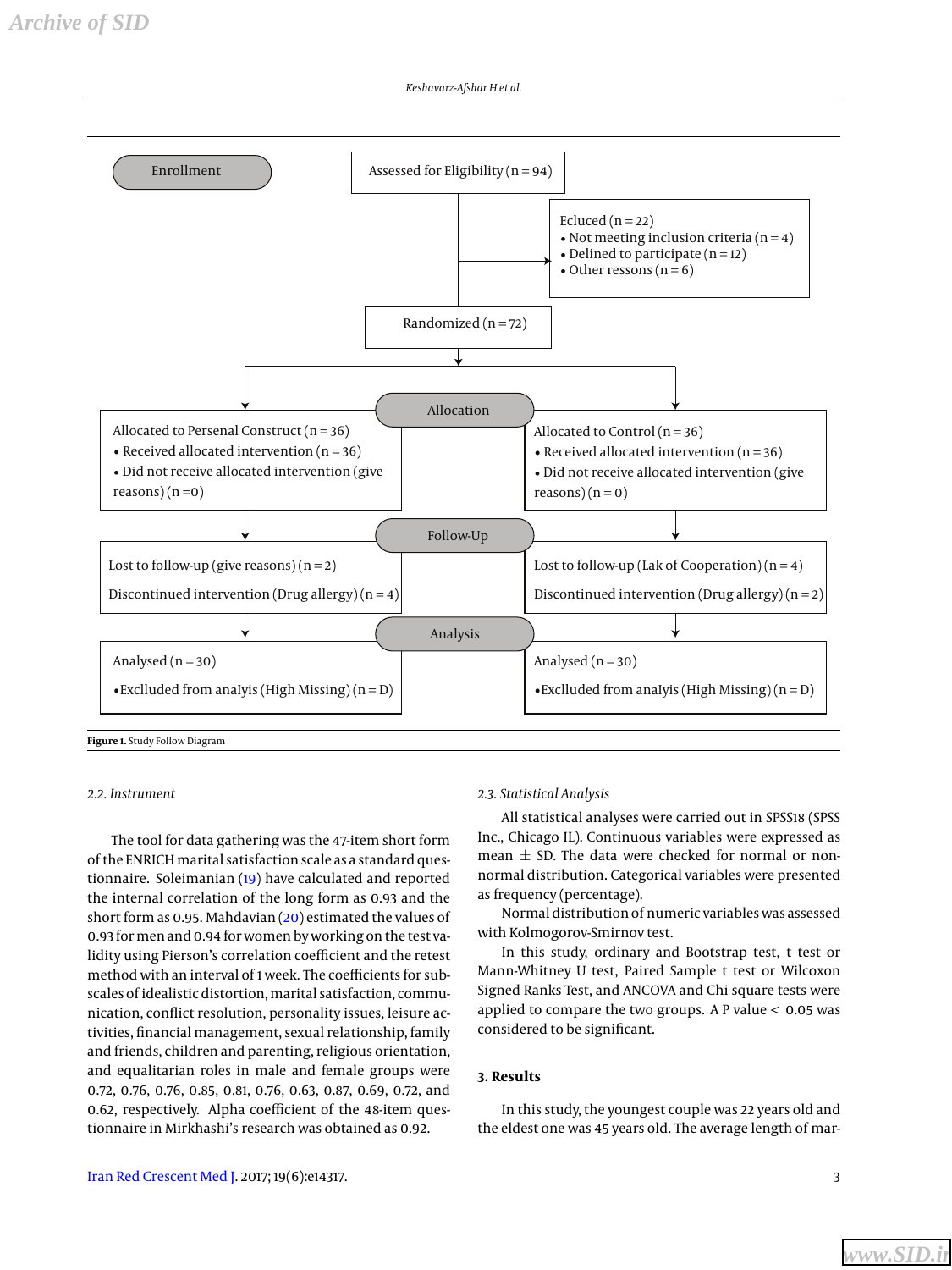*Archive of SID*

| <b>Sessions</b>     | Contents                                                                                                                    |
|---------------------|-----------------------------------------------------------------------------------------------------------------------------|
| $\mathbf{1}$        | Relationship establishing, initial evaluation, and presenting treatment logic                                               |
|                     | Step1: establishing a good relationship with clients and presenting rules, objectives, and numbers of sessions              |
| $\mathbf 2$         | <b>Family plan</b>                                                                                                          |
|                     | Objectives:                                                                                                                 |
|                     | Informing couples about communication models, people's limits and family members' emotional situation to each other         |
|                     | Promoting couples' awareness about the existence of possibilities to create concerned changes to achieve special objectives |
|                     | Attention to comments and criticism                                                                                         |
| $\sqrt{3}$          | Objectives:                                                                                                                 |
|                     | Increasing couples' ability for listening to their spouses                                                                  |
|                     | Listening to wife/husband's criticisms with respect                                                                         |
|                     | Developing and stabilizing this attitude in wife/husband that he/she is honorable as a sole and unique individual           |
|                     | Putting yourself in the place of the other one                                                                              |
| $\overline{4}$      | Objectives:                                                                                                                 |
|                     | Respecting different opinions                                                                                               |
|                     | Program planning for promoting wife/husband roles                                                                           |
| 5                   | <b>Family values</b>                                                                                                        |
|                     | Objectives:                                                                                                                 |
|                     | Determining couples' interest in playing wife/husband roles                                                                 |
|                     | Finding factors that make playing wife/husband roles difficult for them                                                     |
|                     | <b>Family root and identity</b>                                                                                             |
| 6                   | Objectives:                                                                                                                 |
|                     | Reminding instances that each couple knows about his/her partner's ancestors                                                |
|                     | Reflecting this issue of how family history impacts family                                                                  |
|                     | Affection and authority in family                                                                                           |
|                     | Objectives:                                                                                                                 |
| $\scriptstyle\rm 7$ | Reminding and reviewing the way of expressing love and affection in family                                                  |
|                     | Discovering each family's reaction to anger and disappointment                                                              |
|                     | Discovering the way of expressing affections in family                                                                      |
|                     | Design of constant roles                                                                                                    |
| $\mathbf{g}$        | Objectives:                                                                                                                 |
|                     | Presenting a system for new interpretations of couples' family life                                                         |
|                     | Increasing couples' awareness about objectives and desirable changes in the future                                          |
|                     | Constant role design                                                                                                        |
|                     | Objectives:                                                                                                                 |
|                     | Increasing motivation to change behavior                                                                                    |
|                     | Practicing healthy behaviors through imagery and role playing                                                               |
|                     | Overcoming barriers to changing behavior                                                                                    |
|                     | Making important changes in life                                                                                            |
| 10                  | <b>Final conclusion</b>                                                                                                     |
|                     | Objectives:                                                                                                                 |
|                     | Review of completed tasks and mistakes correction                                                                           |
|                     | Final conclusion by the help of couples                                                                                     |

<span id="page-3-0"></span>**Table 1.** Framework of the Couple Therapy Sessions Based on Personal Constructs (Derived from (9))

riage of participants was 3.62 years.

As shown in [Table 2,](#page-4-0) there were no significant differences in demographic variables between subjects assigned to treatment and control groups.

The mean differences between the pretest and posttest scores in the control (C) and treatment (T) groups are pre-

sented in [Table 3.](#page-5-9) As can be seen, the mean differences of variables including personality issues (T = 2.96, C = -0.6), communication (T =  $4.83$ , C =  $-0.07$ ), conflict resolution (G1  $= 2.7, C = -1.03$ ), financial management (T = 1.2, G2 = -0.77), leisure activities (T =  $0.6$ , G2 =  $-0.76$ ), sexual relationship (T  $= 0.6$ , C = -0.76), children and parenting (T = 2.6, C = -0.54),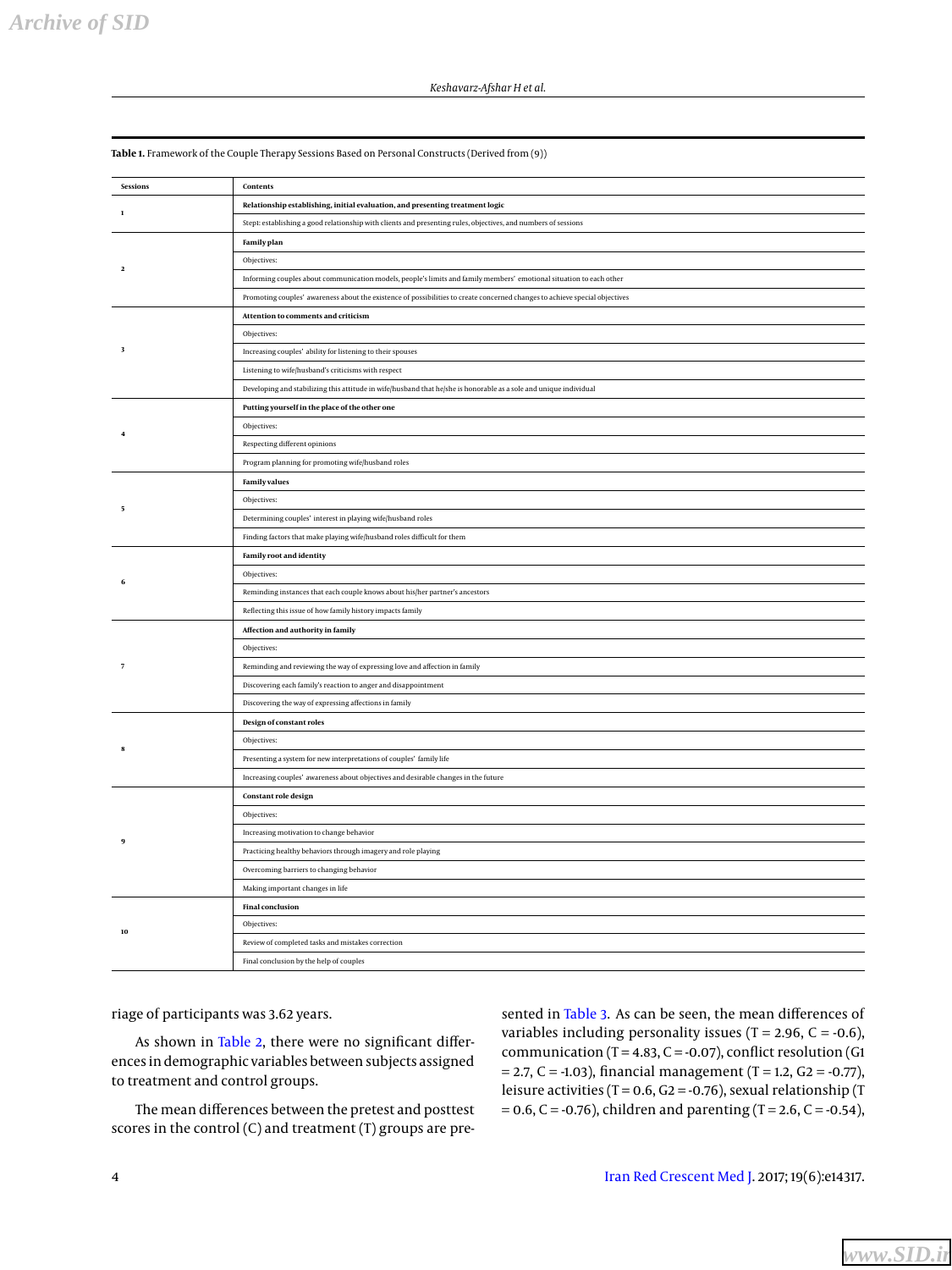#### <span id="page-4-0"></span>Table 2. The Demographic Variables According to the Groups<sup>a</sup>

| <b>Variables</b>             |                                 | P Value   |                  |      |         |
|------------------------------|---------------------------------|-----------|------------------|------|---------|
|                              | Personal construct ( $n = 30$ ) |           | Control $(n=30)$ |      |         |
| <b>Continuous variables</b>  | Mean                            | <b>SD</b> | Mean             | SD   |         |
| Age                          | 30.07                           | 6.30      | 31.30            | 4.52 | 0.391   |
| length of marriage           | 3.62                            | 2.85      | 3.53             | 2.19 | 0.297   |
| <b>Categorical variables</b> | No.                             | %         | No.              | %    |         |
| Sex (Male)                   | 15                              | 50        | 15               | 50%  | > 0.999 |
| University education         | 19                              | 63.3      | 17               | 56.7 | 0.792   |

Abbreviation: SD, Standard Deviation.

aContinuous data analyzed using independent sample t-test or Mann -Whitney U. Categorical variables analyzed using Chi square test.

family and friends (T = 1.9, C = -0.66), and religious orientation (T =  $0.83$ , C =  $-0.37$ ) were positive in the treatment group and negative in the control group.

# **4. Discussion**

The current study aimed to determine the effectiveness of personal construct therapy in marital satisfaction among couples referring to counseling centers in Tehran.

The results showed that construct therapy is effective in increasing marital satisfaction of couples who had marital conflicts.

Personal construct psychology believes that marital dissatisfaction is a set of dysfunctional constructs that project themselves in the form of impenetrable predictions. These dysfunctional constructs intend to be confirmed as couples look for evidence to support their constructs in life and even impose such constructs on new information, ultimately leading to the formation of conditional beliefs and thoughts signifying tremendous impacts on their performance in cognitive, affective, and interpersonal areas [\(9\)](#page-5-8).

It seems that personal constructs approach, due to working on psychological themes and personal constructs of couples with marital incompatibility, are relatively helpful in modifying beliefs and thoughts. Construct therapy provides an opportunity for couples to understand each other's meaning of the world and perhaps for the very first time realize mutual perceptions about each other. This can inadvertently be the first step in treating marital incompatibility. The other explanation that can be mentioned for personal construct effectiveness in promoting marital satisfaction is that the treatment focuses on communicative levels of marital messages. In this regard, Gregory Batson has argued that we constantly have relations in two content and communicative levels with each other. Even

animals dispute among themselves in a fun manner and transmit this message that (this is a game). We constantly communicate with each other about our roles in relations through gesture, appearance situation, face state, and tone as lingual messages. The constructs covering the relationships do not need a verbal label necessarily. Talking about how people interpret relations and encouraging awareness often create an opportunity for tackling problems and long-term challenges. In communication and conversation with one another, people more often do not use personal constructs. To be exact, a woman used the term "miserly" for her husband or a man used the term "useless" for himself. These constructs were revolving around actions, and forming them about each other can obtain all of them easily in recurrent models of interpretation and explanation. It is possible that people complaining about a reactive action, with a supportive way of the label, make those labels sustainable to some extent [\(9\)](#page-5-8).

The results of this study are in line with those of studies of Kremsdorf [\(21\)](#page-6-11), Epstein, Chen [\(22\)](#page-6-12), Zolfaghari and Fatehi-Zadeh [\(23\)](#page-6-13), Molhtari, Hoseinian, Bahrami et al. (2009), Yoosefi, Etemadi and Bahrami et al. [\(24\)](#page-6-14), and Beck and  $Imery(25)$  $Imery(25)$ .

The results of this research in particular can be applied in counseling centers, and specific personal construct analysis models can be regarded as a new step in applying these treatments on couples. Considering that this treatment was performed on couples in Tehran, it is recommended that a similar study be performed in different cities to examine its effectiveness in various angles of marital life. One of the limitations was the small sample size, which makes it difficult to generalize the findings.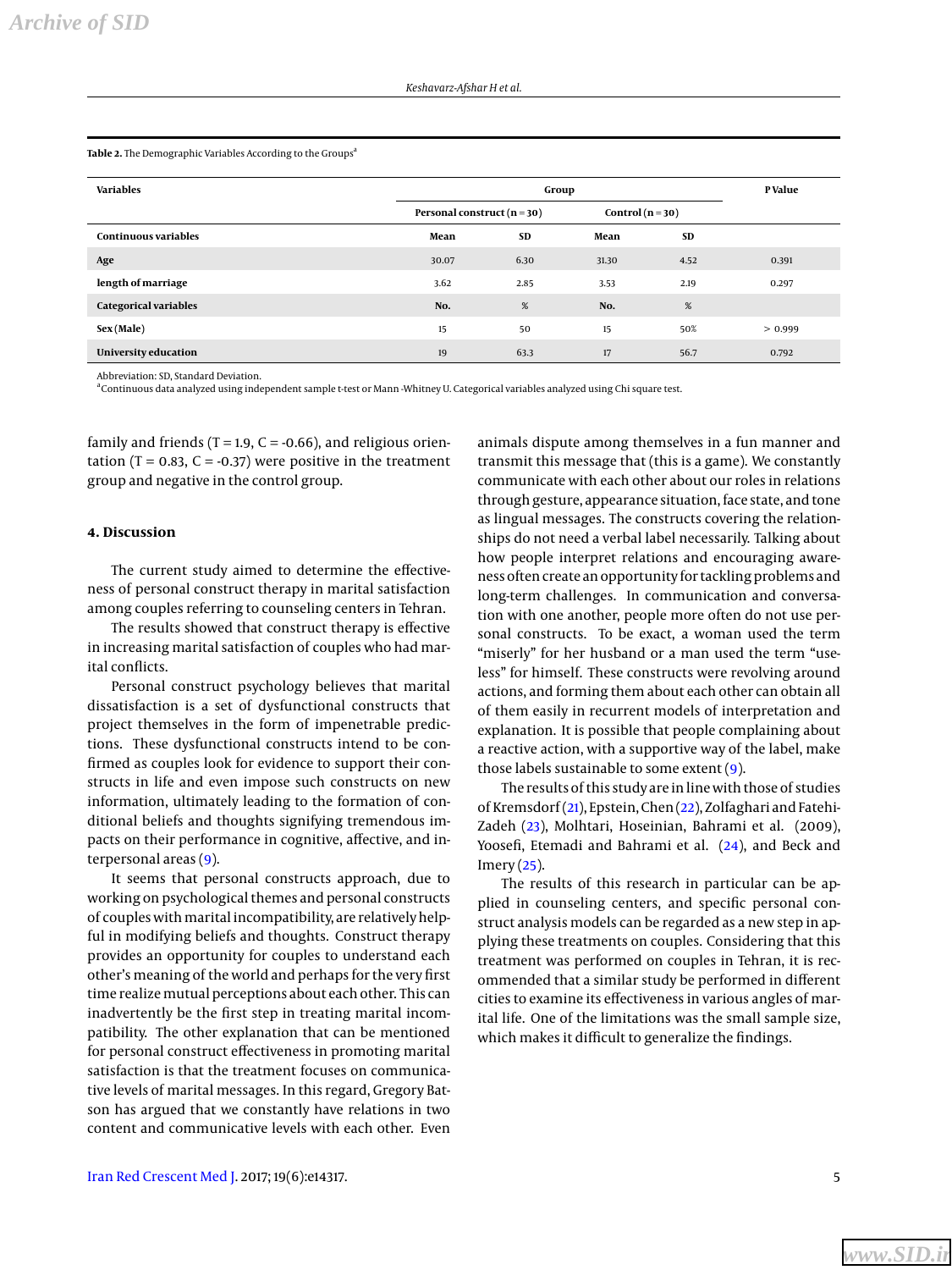#### <span id="page-5-9"></span>Table 3. Pretest and Posttest scores of Study Variables According to the Groups<sup>a</sup>

| <b>Variables</b> |                               | Pretest |       | Posttest |            | P Value 1 <sup>b</sup> | Diff    | P Value 2 <sup>C</sup> |
|------------------|-------------------------------|---------|-------|----------|------------|------------------------|---------|------------------------|
|                  |                               | Mean    | hSDh  | hMean    | ${\bf SD}$ |                        |         |                        |
|                  | <b>Personality Issues</b>     |         |       |          |            |                        |         |                        |
|                  | Personal Construct            | 10.27   | 1.68  | 13.23    | $1.48\,$   | < 0.0001               | 2.96    | < 0.0001               |
|                  | Control                       | 11.37   | 1.67  | 10.77    | 1.55       | 0.007                  | $-0.6$  |                        |
|                  |                               | P value | 0.007 | P value  | < 0.0001   |                        |         |                        |
|                  | Communication                 |         |       |          |            |                        |         |                        |
|                  | Personal Construct            | 10.67   | 1.95  | 15.50    | 1.53       | < 0.0001               | 4.83    | < 0.0001               |
|                  | Control                       | 10.87   | 1.87  | 10.80    | 1.58       | 0.836                  | $-0.07$ |                        |
|                  |                               | P value | 0.560 | P value  | < 0.0001   |                        |         |                        |
|                  | <b>Conflict Resolution</b>    |         |       |          |            |                        |         |                        |
|                  | Personal Construct            | 12.10   | 1.90  | 14.80    | 1.69       | < 0.0001               | 2.7     | < 0.0001               |
|                  | Control                       | 12.50   | 1.78  | 11.47    | 1.81       | 0.001                  | $-1.03$ |                        |
|                  |                               | P value | 0.619 | P value  | < 0.0001   |                        |         |                        |
|                  | <b>Financial Management</b>   |         |       |          |            |                        |         |                        |
|                  | Personal Construct            | 14.67   | 3.24  | 15.87    | 2.47       | ${}< 0.0001$           | $1.2\,$ | < 0.0001               |
|                  | Control                       | 14.57   | 2.74  | 13.80    | 2.58       | 0.002                  | $-0.77$ |                        |
|                  |                               | P value | 0.923 | P value  | 0.007      |                        |         |                        |
|                  | <b>Leisure Activities</b>     |         |       |          |            |                        |         |                        |
|                  | Personal Construct            | 16.47   | 2.00  | 17.07    | 1.87       | 0.001                  | 0.6     | < 0.0001               |
|                  | Control                       | 15.83   | 1.74  | 15.07    | 1.41       | 0.002                  | $-0.76$ |                        |
|                  |                               | P value | 0.168 | P value  | < 0.0001   |                        |         |                        |
|                  | Sexual Relationship           |         |       |          |            |                        |         |                        |
|                  | Personal Construct            | 13.73   | 2.48  | 15.93    | 1.91       | < 0.0001               | 2.2     | < 0.0001               |
|                  | Control                       | 13.57   | 2.01  | 12.90    | 2.12       | 0.029                  | $-0.67$ |                        |
|                  |                               | P value | 0.219 | P value  | < 0.0001   |                        |         |                        |
|                  | <b>Children and Parenting</b> |         |       |          |            |                        |         |                        |
|                  | Personal Construct            | 12.13   | 1.76  | 14.73    | $1.60\,$   | < 0.0001               | $2.6\,$ | < 0.0001               |
|                  | Control                       | 13.47   | 2.10  | 12.93    | 2.16       | 0.044                  | $-0.54$ |                        |
|                  |                               | P value | 0.031 | P value  | < 0.0001   |                        |         |                        |
|                  | <b>Family and Friends</b>     |         |       |          |            |                        |         |                        |
|                  | Personal Construct            | 13.30   | 2.38  | 15.20    | 1.92       | < 0.0001               | $1.9\,$ | < 0.0001               |
|                  | Control                       | 14.03   | 1.73  | 13.37    | 1.81       | 0.008                  | $-0.66$ |                        |
|                  |                               | P value | 0.204 | P value  | 0.001      |                        |         |                        |
|                  | <b>Religious Orientation</b>  |         |       |          |            |                        |         |                        |
|                  | Personal Construct            | 13.97   | 2.14  | 14.80    | 1.90       | < 0.0001               | 0.83    | 0.001                  |
|                  | Control                       | 14.70   | 1.91  | 14.33    | 1.88       | 0.173                  | $-0.37$ |                        |
|                  |                               | P value | 0.204 | P value  | 0.478      |                        |         |                        |

Abbreviation: SD, Standard Deviation.<br><sup>a</sup> P value: base line and posttest scores based on the groups analyzed using independent sample t-test or Mann -Whitney U.

<sup>b</sup> P value 1: The difference between pretest and posttest scores in each group analyzed using Paired Sample t-test or Wilcoxon Signed Ranks Test.<br><sup>C</sup> Pvalue 2: Unequal variables between the two groups analyzed using ANCOV

# **References**

- <span id="page-5-0"></span>1. Yousefi R, Abedin A, Tirgiri A, FathAbad J. The effectiveness of intergrate education based on schema in increasing marital satisfaction. *Clin Psychol Mag.* 2010;**3**(7).
- <span id="page-5-1"></span>2. Taniguchi ST, Freeman PA, Taylor S, Malcarne B. A study of married couples' perceptions of marital satisfaction in outdoor recreation. *J Exp Educ.* 2006;**28**(3):253–6. doi: [10.1177/105382590602800309.](http://dx.doi.org/10.1177/105382590602800309)
- <span id="page-5-2"></span>3. Halford WK, Sanders MR, Behrens BC. Can skills training prevent relationship problems in at-risk couples? Four-year effects of a behavioral relationship education program. *J Fam Psychol.* 2001;**15**(4):750– 68. doi: [10.1037/0893-3200.15.4.750.](http://dx.doi.org/10.1037/0893-3200.15.4.750) [PubMed: [11770479\]](http://www.ncbi.nlm.nih.gov/pubmed/11770479).
- <span id="page-5-3"></span>4. Sprecher S. Relationship initiation and formation on the internet. *Marriage Fam Rev.* 2009;**45**(6-8):761–82. doi:

## [10.1080/01494920903224350.](http://dx.doi.org/10.1080/01494920903224350)

- <span id="page-5-4"></span>5. Hassan Abadi H, Mojarad S, Soltanifar A. The study of effectiveness emotional treatment on marital satisfaction and positive emotions of couples who have relationships infidelity. *Psychol Res Consult.* 2011;**1**(2):25–38.
- <span id="page-5-5"></span>6. Kelly G. The psychology of personal constructs: Volume two: Clinical diagnosis and psychotherapy. Routledge; 2003.
- <span id="page-5-6"></span>7. Neimeyer RA, Neimeyer GJ. Constructivist assessment: What and when. Sage Publications; 1993.
- <span id="page-5-7"></span>8. Winter D. International handbook of personal construct psychology. ; 2005. pp. 265–72.The Evidence Base for Personal Construct Psychotherapy.
- <span id="page-5-8"></span>9. Kelly G. Personal construct psychology. New York: Norton; 1955.